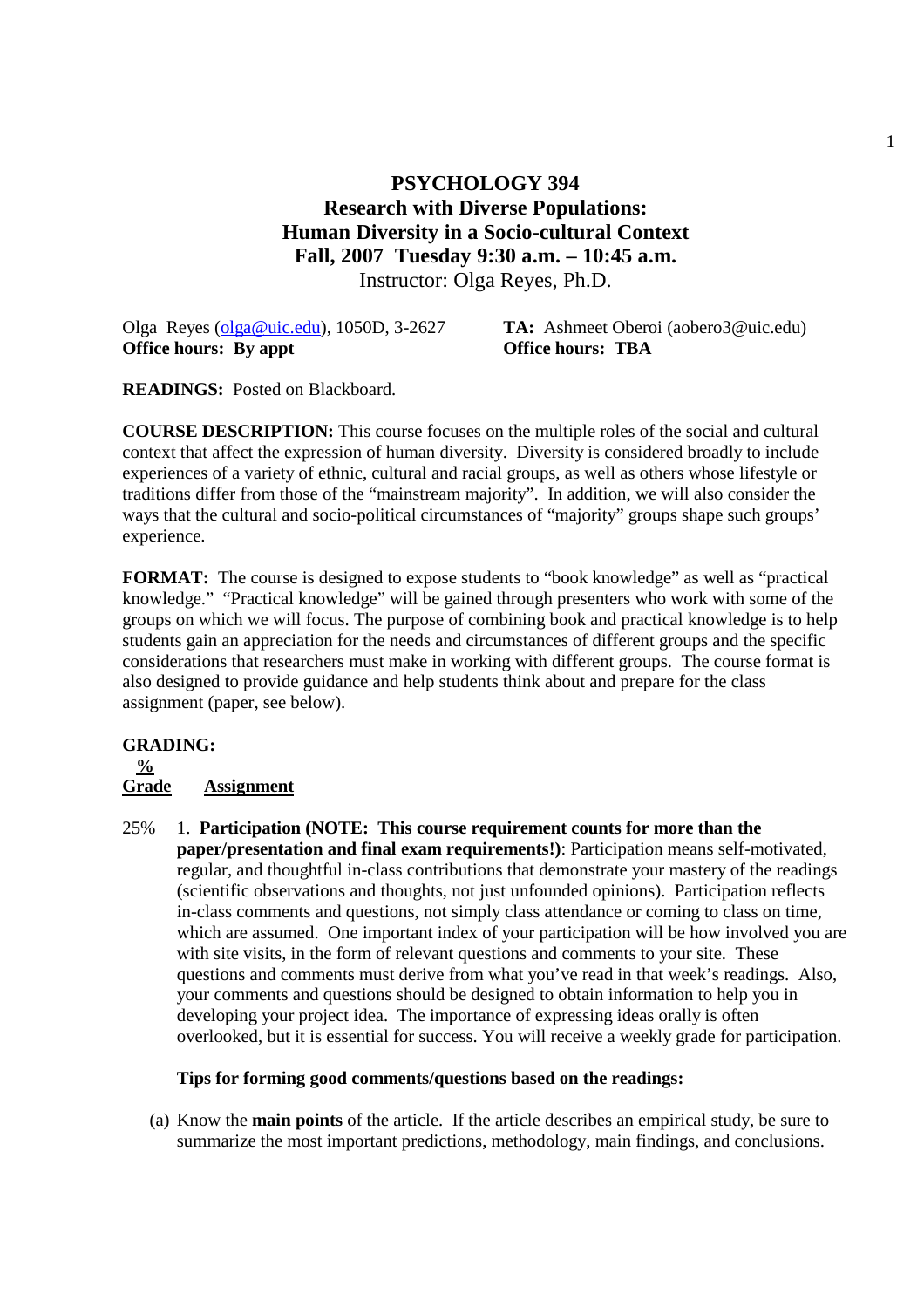- (b) If the article is a theoretical piece, know the main premise and basic argument, as well as evidence used to support the thesis. For any article, critically analyze the work--that is, add your own thoughts about the work and how you think it is relevant to the class.
- (c) If you don't understand something about a reading, ASK!
- (d) To do any of the above, you must must must have taken notes on the readings. This will come in handy when you are assigned questions to answer in class and also for the final exam.
- 25% 2. **Paper:** By the 3rd week of class, students must identify their paper topic from the following list:
	- 1. Latinos
	- 2. African Americans
	- 3. Gay, Lesbian, Bisexual, and Transgender individuals
	- 4. Religious minorities
	- 5. Elderly
	- 6. Disability
	- 7. Gender

 For your paper, you will develop a research proposal focusing on your group of interest. This could be a basic research study or an intervention study. The point of this exercise is much much much less about designing an original landmark study and much much much more about a design that takes into account the unique needs and issues relevant to your target group. That is, for example, if your target group is African American men, your research proposal should reflect your understanding of their unique needs and how you would need to approach and work with them. Do you use white women to recruit them? Why? Why not? If you do, is there any special kind of training your recruiters should have? This project should result in a paper and a presentation to the class. The assignment itself is to

*Paper (Due TUESDAY 11-27-07)* Your paper is written up in the format of a research proposal and contains the following sections:

- (a) Introduction (3-4 pages): State the target problem, which should be directly relevant to the group you selected to focus on. Conclude your introduction with the research questions you would hope to answer with your study. Hypotheses are not required, but you are welcome to offer some.
- (b) Method (5-8 pages): This section is a very important part of your paper and will be the part that reflects what you've learned about research with diverse groups and how you are applying this knowledge with your specific group. Here, you outline *how* you would conduct your research in the ideal world. How would you recruit participants from your particular group? Where would you find them? How would you compensate them for participating in your research? What measures would you use? Are they valid and appropriate for use with your group? Is your overall approach to your proposed research project sensitive to the unique needs of your group?
- 50% 3. Exams
	- 25% a. **Open-Book First Exam**
	- 25% b. **Open-Book Second Exam**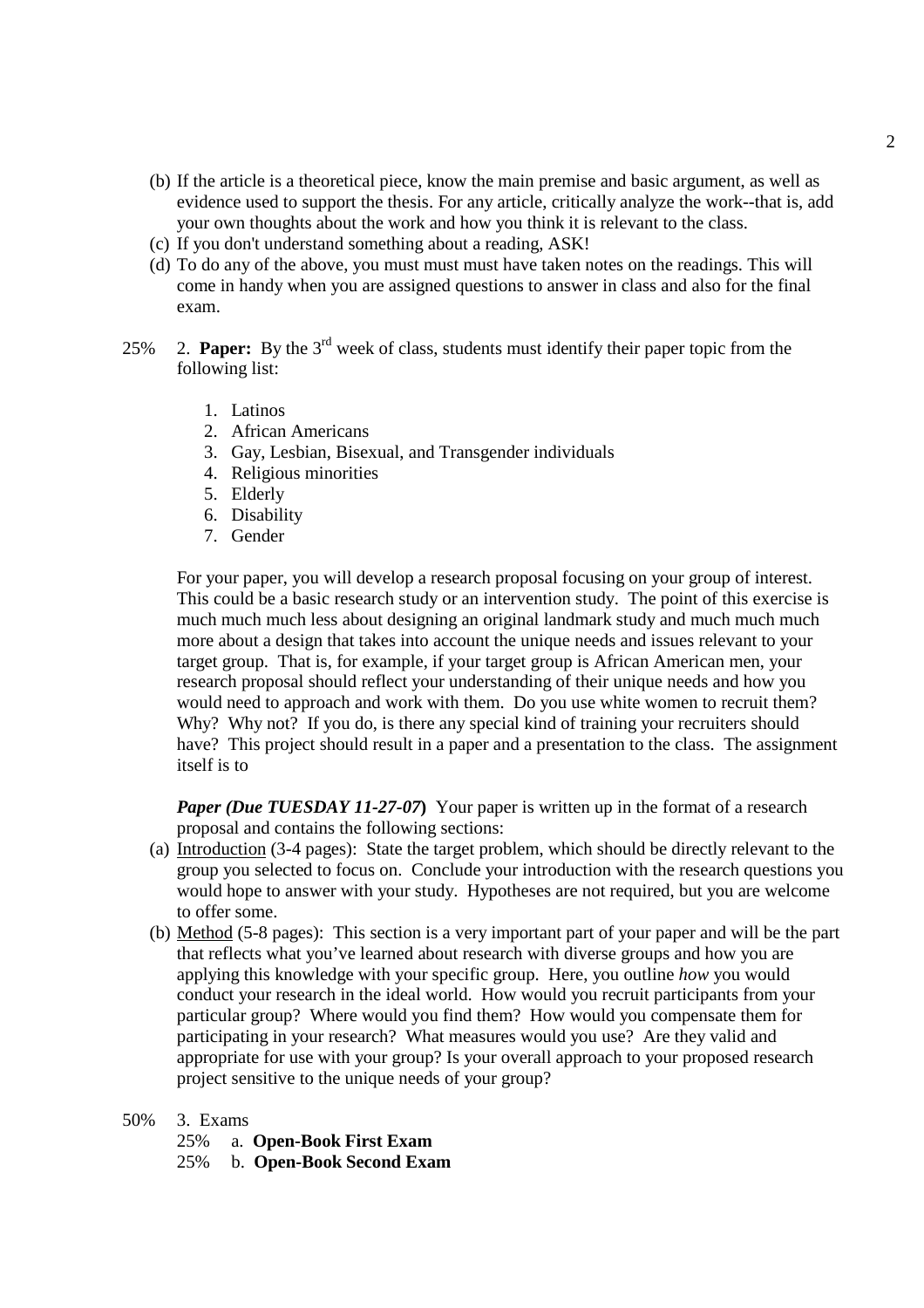There will be two open-book exams worth 25% of your grade each. These will be composed mainly of essay questions covering information from readings, class discussion, and class reports. 'Open book' is not a cue for you not to study—in fact, open book exams are often regarded as more difficult than closed-book exams. My purpose in telling you this is to prompt you NOT to busy yourself with details for memorizing, but for you to appreciate broader picture issues. So when you read, take larger-picture notes rather than getting caught up in definitions or memorizing statistics.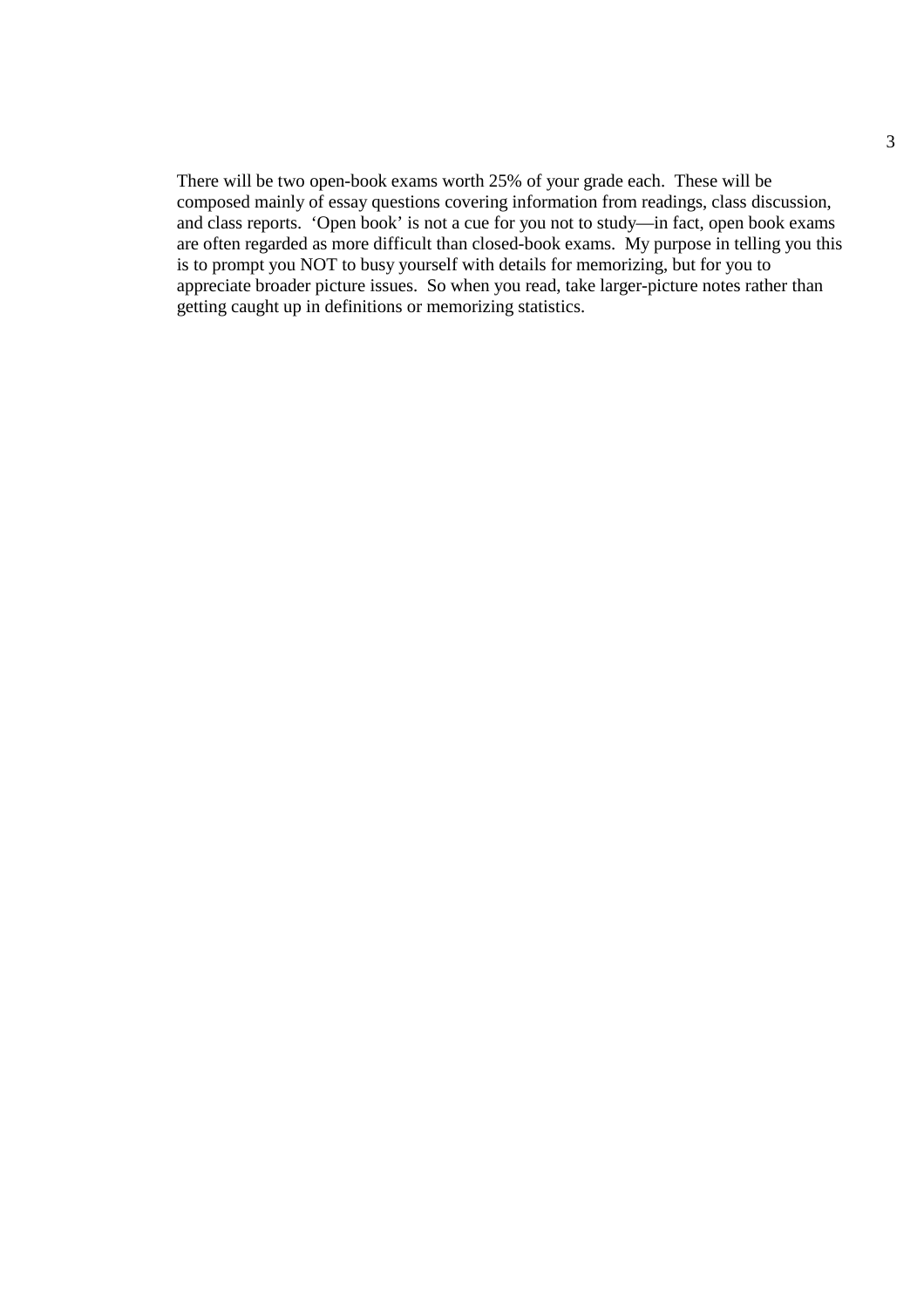### **Course Schedule**

### **Week**

**1** 8-28-07 **TUESDAY Course Overview & Introduction** 

> **8-30-07 THURSDAY TRA**

**2** 9-4-07 **TUESDAY TBA** 

9-6-07 **THURSDAY Discussion** 

# **3 9-11-07 TUESDAY Multicultural Research**

 APA Guidelines for Multicultural Research: http://www.apa.org/pi/multiculturalguidelines/preface.html

### **9-13-07 THURSDAY Approaches to the Study of Diversity**

- 1. Chapter 1, Human Diversity. Trickett, Watts, & Birman, Toward an overarching framework for diversity.
- **2.** Chapter 2, Human Diversity. Jones. (1990). Our similarities are different: Toward a psychology of affirmative diversity.
- **3.** Watts, R.J., Williams, N.C., & Jagers, R. (2003). Sociopolitical development. *American Journal of Community Psychology, 31(1-2), 185-194.*

# **4 9-18-07 TUESDAY Approaches to the Study of Diversity**

- 1. Chapter 1, Human Diversity. Trickett, Watts, & Birman, Toward an overarching framework for diversity.
- **2.** Chapter 2, Human Diversity. Jones. (1990). Our similarities are different: Toward a psychology of affirmative diversity.
- **3.** Watts, R.J., Williams, N.C., & Jagers, R. (2003). Sociopolitical development. *American Journal of Community Psychology, 31(1-2), 185-194.*

#### **9-20-07 THURSDAY Gender**

- 1. Riger, S. (1997). From Snapshots to Videotape: New Directions in Research on Gender Differences. *Journal of Social Issues, 53(2), 395-408.*
- 2. Landrine, H., Klonoff, E. & Brown-Collins, A. (1992). Cultural diversity and methodology in feminist psychology: Critique, Proposal, empirical example. *Psychology of Women Quarterly, 16, 145-163.*

# **5 9-25-07 TUESDAY Gender**

1. Russo, N.F., & Pirlott, A. (2006). Gender-based violence: concepts, methods, and findings. *Annals New York Academy of Sciences , 1087, 178-205.*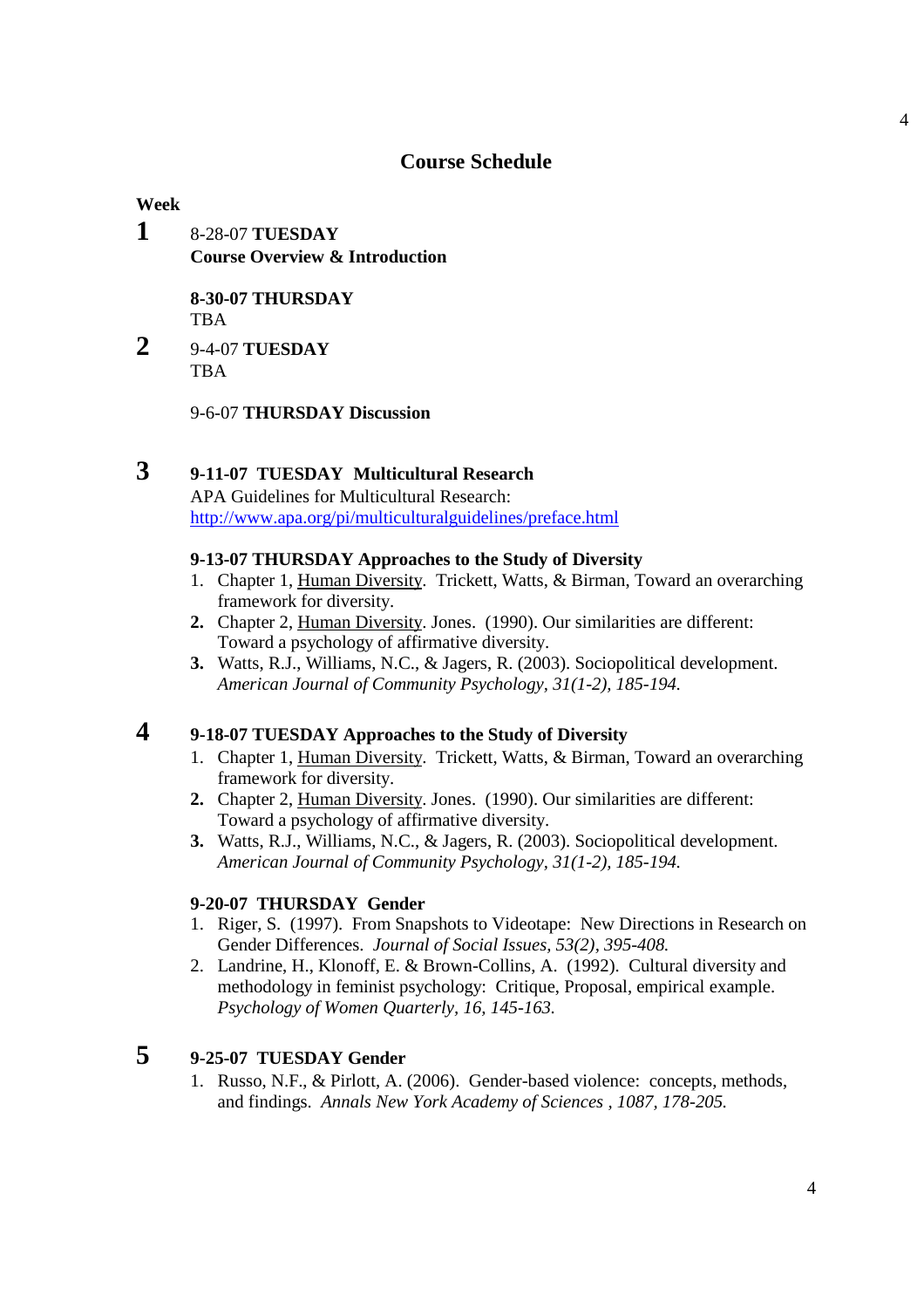2. Amaro, H., Raj, A., & Reed, E. (2001). Women's sexual health: The need for feminist analyses in public health in the Decade of Behavior. *The Psychology of Women Quarterly, 324-334.*

### **9-27-07 THURSDAY Presenter:** Apna Ghar, Domestic Violence Shelter

# **6 10-2-07 TUESDAY Latinos**

- 1. Zuniga, M.E. (2004). Families with Latino roots. In E.W. Lynch & M.J. Hanson (Eds.), Developing cross-cultural competence: A guide to working with children and their families. (pp. 179-212).
- 2. Andres-Hyman, R.C., Ortiz, J., Anez, L.M., Paris, M., Davidson, L. (2006). Culture and clinical practice: Recommendations for working with Puerto Ricans and other Latinas(os) in the United States. *Professional Psychology - Research & Practice. 37(6), 694-701*.

#### **10-4-07 THURSDAY Latinos**

- *1.* Villaruel, L.M., Jemmott, A.S., Jemmott, J.B., & Eakin, B.L. (2006). Recruitment and retention of Latino adolescents to a research study: Lessons learned from a randomized clinical trial. *JSPN, 11(4), 244-250.*
- *2.* Gordon, M. (1964) Chapter 1 The nature of assimilation: Assimilation in American Life: The Role of Race, Religion, and National Origins. The nature of assimilation. New York: Oxford University Press.

## **7 10-9-07 TUESDAY: PRESENTER ON IMMIGRATION**

#### **10-11-07 Mid-Term Exam**

# **8 10-16-07 TUESDAY African-Americans in America**

- **1.** Ogbu, J.U. & Simons, H.D. (1998). Voluntary and involuntary minorities: A cultural-ecological theory of school performance with some implications for education. *Anthropology & Education Quarterly, 29(2), 155-188.*
- **2.** Ogbu, J.U. (1982). Cultural discontinuities and schooling. *Anthropology & Education Quarterly, 13(4), 290-307.*

#### **10-18-07 THURSDAY**

- **1.** Ogbu, John U. Collective Identity and the Burden of "Acting White" in Black History, Community, and Education. Urban Review. 36(1):1-35, March 2004.
- **2.** Cochran-Smith, M. (2000). Blind vision: Unlearning racism in teacher education. *Harvard Educational Review*. 70 (2), 157-190.

## **9 10-23-07 TUESDAY Religion & Politics**

**1.** Atran, Scott (2003). Genesis of Suicide terrorism. Science, 299 (5612).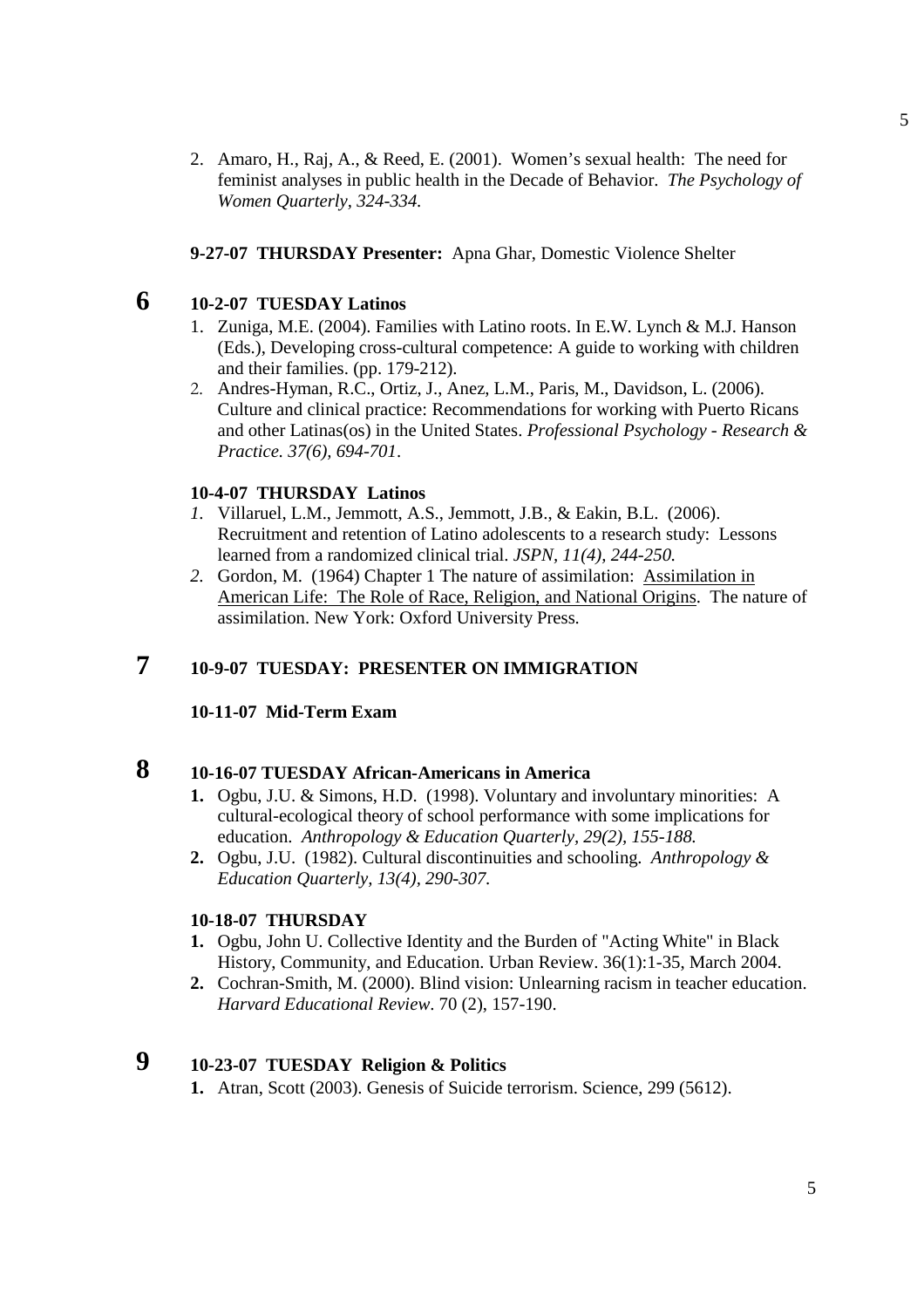- **2.** Grimland, M. Apter, A. & Kerkhof, A. (2006). The phenomenon of suicide bombing: A review of psychological and non-psychological factors. *Crisis, 27(3), 107-118.*
- **10-25-07 THURSDAY Presenters:** Interfaith Youth Core, Cassie Meyer

## **10 10-30-07 TUESDAY Sexual Orientation**

1. Harper, G.W. & Schneider, M. (2003). Oppression and discrimination among lesbian, gay, bisexual, and transgendered people and communities: A challenge for community psychology. *American Journal of Community Psychology, 31(3- 4), 243-252.*

#### **11-1-07 THURSDAY Sexual Orientation: Presenter: Howard Brown Memorial Clinica,** Blasé Masini

# **11 11-6-07 TUESDAY: Sexual Orientation:**

- 1. Zea, C.Z., Reisin, C.A., & Dize, R.M. (2003). Methodological issues in research on sexual behavior with Latino and Black gay and bisexual men. *American Journal of Community Psychology, 31(3-4), 281-291.*
- 2. Russell , G.M. & Richards, J.A. (2003). Stressor and resiliency factors for lesbians, gay men, and bisexuals confronting anti-gay politics. *American Journal of Community Psychology, 31(3-4), 313-328.*

#### **11-8-07 THURSDAY The Elderly in America**

1. Fleming, Kevin C. MD, Evans, Jonathan M. MD, & Chutka, Darryl S. MD. (July, 2003). A Cultural and Economic History of Old Age in America. Mayo Clinic Proceedings, 78(7):914-921.

## **12 11-13-07 TUESDAY The Elderly in America**

- *1.* Clark, J.M. (2005). Adverse factors and the mental health of older people: Implications for social policy and professional practice. *Journal of Psychiatric and Mental Health Nursing, 12, 290-296.*
- *2.* Hagestad, G.O. & Uhlenberg, P. (2005). The Social Separation of Old and Young: A Root of Ageism. *Journal of Social Issues, 61(2), 343-360.*

### 11-15-07 **THURSDAY: Presenter: Tom Proschaska**, Ph.D.

 Professor, Division of Community Health Sciences, School of Public Health Co-Director of the Center for Research on Health and Aging at the Institute for Health Research and Policy at the University of Illinois-Chicago (UIC).

## **13 11-20-07 TUESDAY Disability**